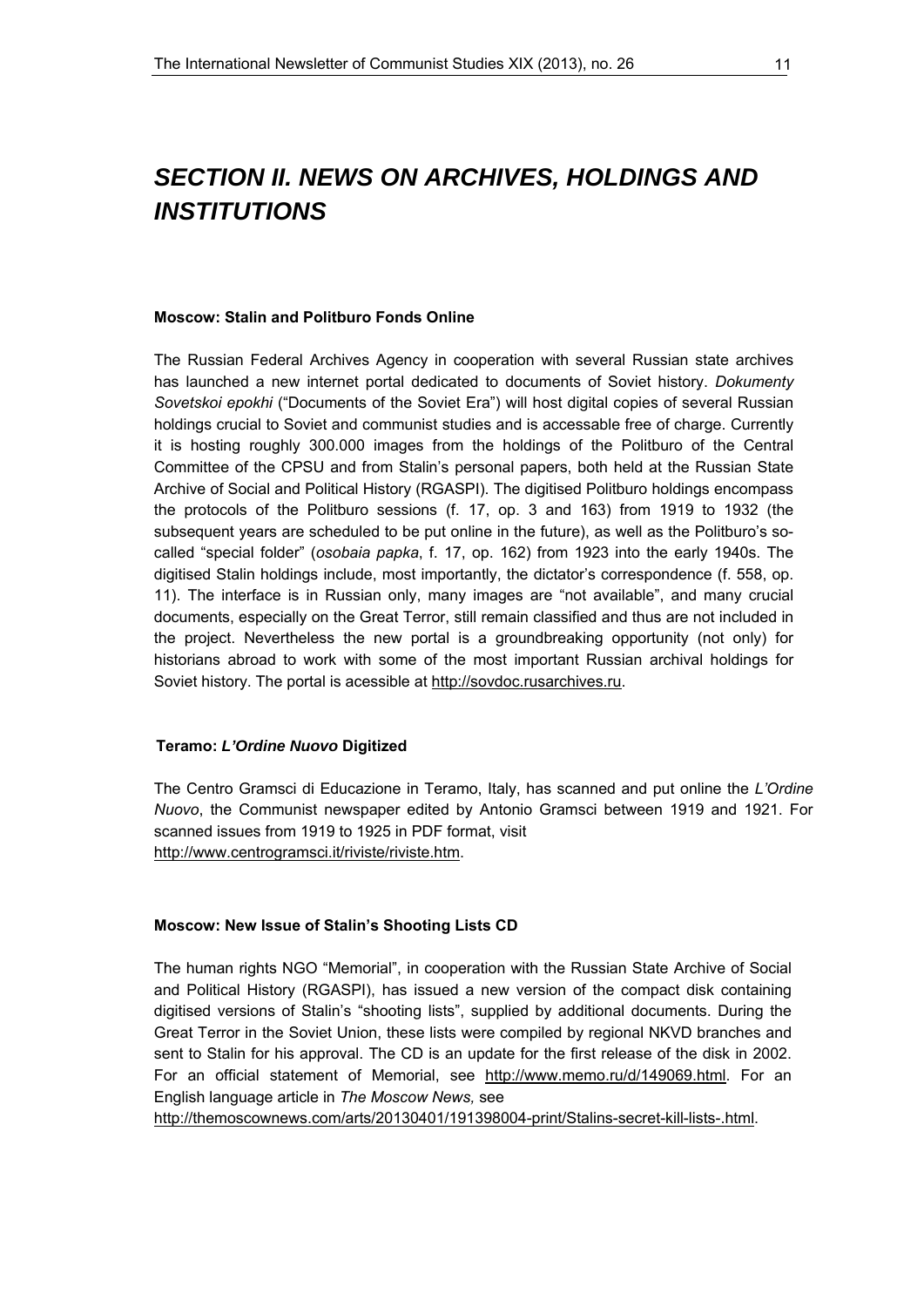Dissertation Reviews [\(http://dissertationreviews.org/](http://dissertationreviews.org/)) was launched already in 2010. It features friendly overviews of recently defended and unpublished dissertations, as well as articles on archives and libraries around the world. The Editor-in-Chief is Thomas S. Mullaney, Associate Professor of History at Stanford University. Its section of archive and library reviews features many institutions in Russia, China, and the West that are relevant for communist studies, as you can see at

[http://dissertationreviews.org/archives/category/fresh-from-the-archives.](http://dissertationreviews.org/archives/category/fresh-from-the-archives)

### **Amsterdam: New Dan Goulooze Papers at the IISH**

Daniel (Daan) Goulooze (1901-1965), a key figure of the Communist Party in the Netherlands and the Comintern, grew up as an Amsterdam worker in construction, he was active in the Nationaal Arbeids-Secretariaat (NAS) and then in the Sociaal-Anarchistische Jeugd Organisatie (SAJO) subsequently joining the CPN. Since 1935 Goulooze led Comintern work for Georgi Dimitrov. As member of the Comintern liason office (OMS) during the occupation, he maintained contact with Moscow via radio. Arrested in 1943, he was later transferred to the Sachsenhausen concentration camp, after the liberation he got into conflict with CPN-frontman Paul the Groot, in 1948 he was expelled as a party member. The Archief Daan Goulooze at the International Institute of Social History, Amsterdam, has now been enriched by a donation from the family, consisting of documents relating to the return of Goulooze from Sachsenhausen to the Netherlands in 1945, membership booklets of the CPN 1945-1948, correspondence on the suspension of Goulooze as CPN member in 1948, documents concerning the death of Goulooze in 1965, typescripts concerning the communist Resistance a.o.

See: <http://search.socialhistory.org/Record/ARCH03343/Description>

### **Marxists Internet Archive: "The Spanish Revolution" P.O.U.M. Bulletin Online**

In cooperation with the Riazanov Library Project, the Marxists Internet Archive hosts scans of *The Spanish Revolution*, the English-language bulletin of the P.O.U.M. (Partido Obrero de Unificación Marxista), the independent communist party that played a prominent role in the Spanish Civil War. 28 issues of the bulletin from 1936 and 1937 are available online at <https://www.marxists.org/history/spain/poum/spanishrevolution/>.

### **Manchester: PSA Communism Specialist Group Formed**

A Communism Specialist Group of the Political Studies Association of the United Kingdom has been launched with the aim of promoting the study of communism and facilitating scholarly exchanges across both national and disciplinary boundaries including work in the fields of political ideology, social and political movements, comparative party politics, the politics of collective memory and totalitarian studies. The group's activities will include a blog providing news of current events, publications and work in progress and a register of members and their research interests. It will also organise panels at the PSA Annual Conference as well as occasional seminars and an annual day conference. The first conference was held on the theme of 'A century of anti-communisms' in Manchester in